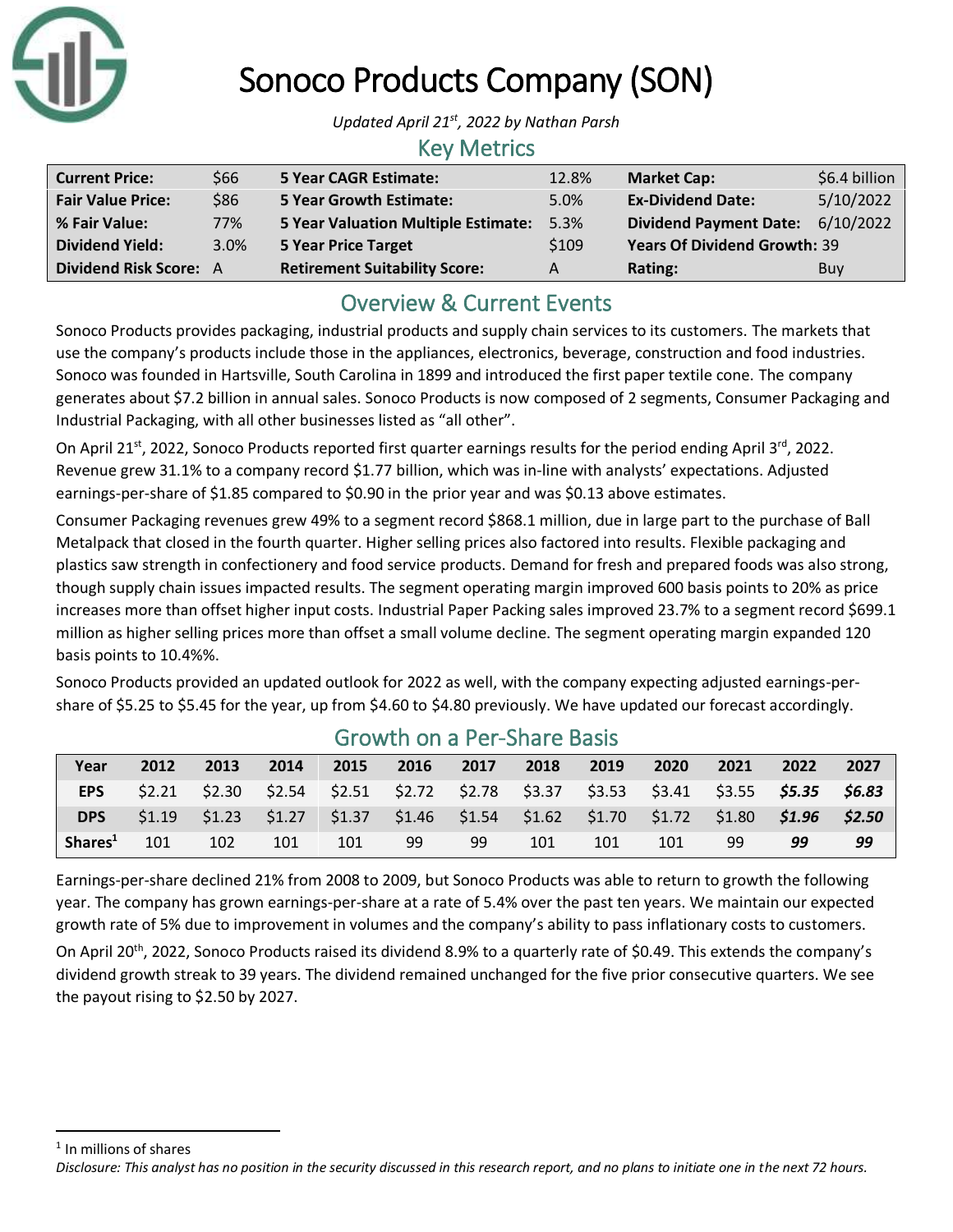

# Sonoco Products Company (SON)

#### Valuation Analysis

| Year                                                       | 2012 | 2013 | $\sim$ 2014 | 2015 2016 2017 | 2018 | 2019 | 2020                                    | 2021 | <b>Now</b> | 2027   |
|------------------------------------------------------------|------|------|-------------|----------------|------|------|-----------------------------------------|------|------------|--------|
| Avg. P/E 14.2 15.9 16.4 17.2 17.8 18.5 15.8 17.0 15.6 16.3 |      |      |             |                |      |      |                                         |      | 12.3       | - 16.0 |
| <b>Avg. Yid.</b> $3.8\%$ $3.4\%$ $3.1\%$ $3.2\%$ $3.0\%$   |      |      |             |                |      |      | $3.0\%$ $3.0\%$ $2.8\%$ $3.2\%$ $3.1\%$ |      | $3.0\%$    | 2.3%   |

Shares of Sonoco Products have increased \$10, or 17.9%, since our February 11<sup>th</sup>, 2022 update. Based off of company's revised guidance for 2022, shares trade with a price-to-earnings multiple of 12.3. We reaffirm our 2027 target P/E of 16 as this reflects the average P/E since 2012. Reaching this target would add 5.3% annual returns over the next five years. Shares of Sonoco Products currently yield 3.0 %, which is more than twice the average yield of the S&P 500.

### Safety, Quality, Competitive Advantage, & Recession Resiliency

| Year   |  | 2012 2013 2014 2015 2016 2017 2018 2019 2020 2021 2022 2027 |  |  |  |  |  |
|--------|--|-------------------------------------------------------------|--|--|--|--|--|
| Payout |  | 54% 54% 50% 55% 54% 55% 48% 49% 50% 51% <b>37% 37%</b>      |  |  |  |  |  |

Sonoco Products showed in the last recession that it is somewhat susceptible to deteriorating market conditions. Sonoco Products has a very reasonable dividend payout ratio of just over 37% based off of our expectations for 2021. Over the past decade the company has averaged a 52% dividend payout ratio. Sonoco Products' dividend appears extremely safe.

A key competitive advantage for Sonoco Products is that the company is usually able to pass along rising raw material and transportation costs to its customers. Ability to pass along costs is an advantage as this shows that the company's offerings are in demand. Also helping grow the top and bottom lines is Sonoco Products' history of acquisitions. The Conitex and Can Packaging acquisitions are prime examples of growing through acquisitions.

### Final Thoughts & Recommendation

Sonoco Products Company is now expected to offer a total annual return of 12.8% through 2027, down from our previous estimate of 13.7%. Our projected return stems from a 5% earnings growth rate, a 3.0% starting yield, and a mid-single-digit tailwind from valuation expansion. Sonoco Products had another strong quarter of growth in both of its key businesses. An acquisition has aided results, but the core business is performing well as price increases have more than offset higher raw material costs without much loss of demand. We have raised our five-year price target \$13 to \$109 due to revised earnings estimate. Sonoco Products continues to receive a buy rating due to projected returns.



# Total Return Breakdown by Year

[Click here to rate and review this research report. Your feedback is important to us.](https://suredividend.typeform.com/to/pOfbkh)

*Disclosure: This analyst has no position in the security discussed in this research report, and no plans to initiate one in the next 72 hours.*

*Updated April 21st , 2022 by Nathan Parsh*